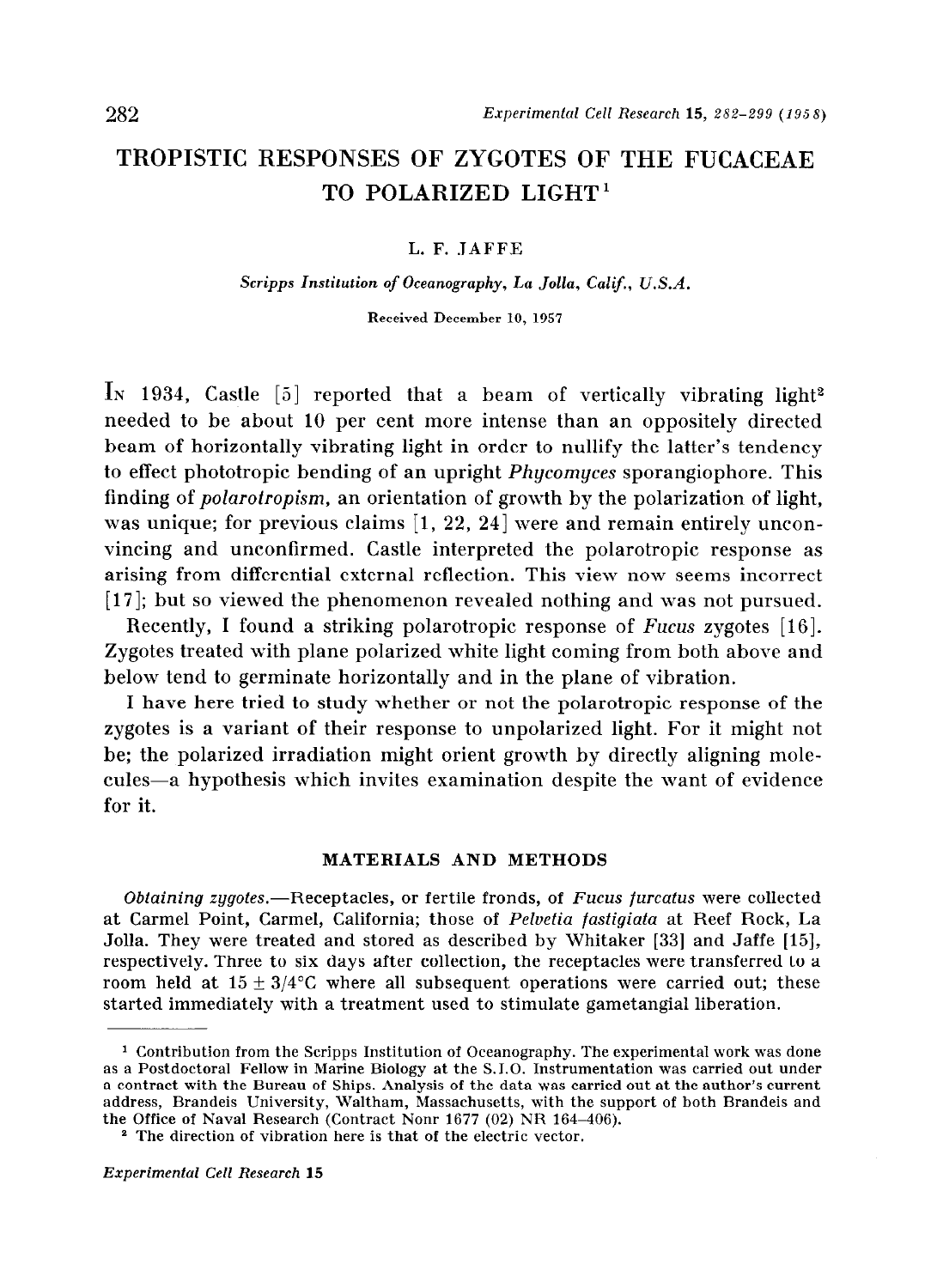For Fucus, Whitaker's method [33] of simply immersing the stored receptacles in 15°C sea water sometimes failed in these experiments. For this reason, the following further expedient was resorted to: About one hour after immersion the receptacles were placed about two inches below a 20 watt white fluorescent lamp; marked shedding ensued one to three hours later. The treatment for *Pelvetia* has been described [15].

The receptacles of Fucus and of Pelvetia were discarded about 45 and 15 minutes respectively after shedding began. It was at about this time of discard that 50 per cent of the egg-bearing capsules were estimated to have broken down. This estimated time was taken as the "time of fertilization". Where illumination proved necessary in subsequent operations, only ruby lamps were employed.

The sexual products were allowed to remain in the dark for about 20 minutes after discard so as to complete the dissolution of the oogonial capsules and the fertilization of the eggs. The zygotes were then thoroughly washed with artificial sea water [16] and suspended in the same medium to form a "stock suspension".

Method for vertical illumination.-The central light source was a 500 watt projection lamp powered through a voltage stabilizer. Most of the infrared component was filtered out of the horizontally emanating light by immersing the lamp in the center of a 0.6 molar ferrous sulfate solution held in a glass cylinder; each horizontal beam traversed 37 mm of this filter before emerging. The filter was water-cooled during lamp operation and adequately protected against oxidation by a layer of mineral oil above it, 0.05 molar  $H_2SO_4$  in it and a piece of brass at its bottom.

Horizontal beams from the central light source traversed windows in each of nine boxes; thence they were deflected downward by 45° prisms through appropriate filter trains so as finally to irradiate each of nine egg-bearing culture dishes with two 17 millimeter square patches of plane polarized approximately monochromatic light of known intensity. The filter train in each box consisted of the following components (starting with the one nearest the light source): (i) An over-all Wratten neutral filter (fine adjustment was provided by changing the distance between the light source and the optical box). (ii) An interference filter. The transmission peaks and half band widths used are listed in Table I. (iii) One or more cut-off filters. (iv) Two 17 mm square windows, one being covered by Wratten neutral filters, whose measured transmission was 10 per cent. (v) A Polaroid type H linear polarizing filter.

The intensities impinging on the eggs in each patch of light were measured by replacing the culture dishes with a suitably masked photronic cell whose output was read off a stabilized indicating amplifier. The light intensity measured as reaching a patch via the window not directly above it never exceeded 3 per cent of the total reaching it. The photometric setup was calibrated in relative energy terms by comparing its reaction with that of a thermopile (whose output was read off a galvanometer) to light beams of the same spectral composition used in treating the eggs. Tests using appropriate extra filters showed that the light beams used were free of infrared. The absolute energies used were determined by calibration with a Bureau of Standards lamp.

Method for horizontal illumination.--The light source for the lower intensities used was a 15 watt, 6 volt tungsten filament lamp. Its image was focused through 9 cm of 0.04 M CuSO<sub>4</sub> + 0.04 M HCl onto a 1 cm square of white paper. This then acted as a secondary source of white light free of infrared and of polarization. For doses of  $10^{18}$  quanta/cm<sup>2</sup> or greater, the source was changed to a 30 watt sealed spot lamp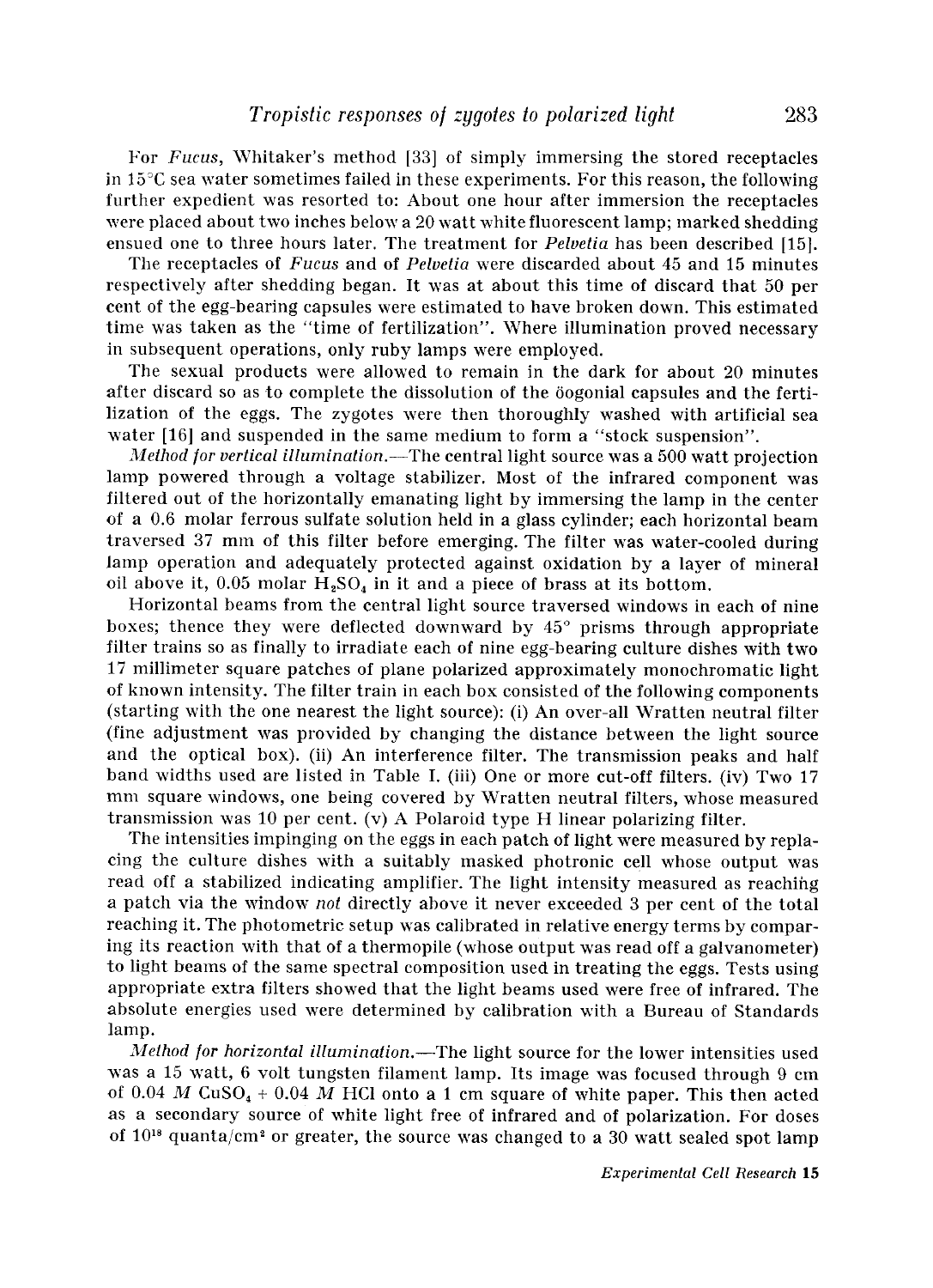### TABLE I. Response of Fucus zygotes to monochromatic plane polarized light coming from aboue.

The dose is expressed as quanta/cm<sup>2</sup>. For all values of  $V_2 \ge 44$  %, the per cent of outgrowths classified as up averaged 1.0  $\pm$  0.8; for 12 %  $<$  V<sub>2</sub>  $<$  44 %, per cent up = 3  $\pm$  2 %; for V<sub>2</sub>  $<$  12 %, per cent  $up = 8 \pm 3$ 

|                              | Half             |                   |             | % bipolar alignment, $V_2$ ,<br>for dose of: |            |              | % twins<br>for dose of: |            |
|------------------------------|------------------|-------------------|-------------|----------------------------------------------|------------|--------------|-------------------------|------------|
| Peak<br>$\lambda$ (m $\mu$ ) | band<br>width    | Egg<br>batch      | $10^{18}$   | $10^{17}$                                    | $10^{16}$  | 1018         | $10^{17}$               | $10^{16}$  |
| 393                          | 14               | a                 |             | $55 \pm 5$                                   | $44\pm6$   |              | $23 \pm 4$              | $10 \pm 3$ |
|                              |                  | c                 |             | $61 \pm 4$                                   | $31 \pm 6$ |              | $25 \pm 4$              | $16 \pm 3$ |
| 425                          | 9                | a                 |             | $60 \pm 4$                                   | $61 \pm 4$ |              | $30 \pm 4$              | $14 \pm 3$ |
|                              |                  | c                 |             | $64 \pm 4$                                   | $49 \pm 4$ |              | $31 \pm 4$              | $28 \pm 3$ |
| 436                          | 9                | a                 |             | $71 \pm 4$                                   | $63 \pm 4$ |              | $26 \pm 4$              | $22 \pm 4$ |
|                              |                  | $\mathbf c$       |             | $64 \pm 4$                                   | $59 \pm 4$ |              | $22 \pm 3$              | $20 \pm 3$ |
| 454                          | 10               | $\mathbf c$       |             | $62 \pm 4$                                   | $57\pm4$   |              | $24 \pm 4$              | $14 \pm 3$ |
| 459                          | 9                | a                 | $67 \pm 4$  | $61 \pm 4$                                   |            | $24 \pm 5$   | $46 \pm 5$              |            |
|                              |                  | $\mathbf{c}$      |             | $75 + 3$                                     | $60 \pm 5$ |              | $43 \pm 4$              | $19 \pm 4$ |
| 483                          | $\boldsymbol{9}$ | a                 | $80 \pm 3$  | $63 \pm 3$                                   |            | $35 \pm 5$   | $36 \pm 5$              |            |
|                              |                  | $\mathbf c$       |             | $78 + 3$                                     | $61 \pm 4$ |              | $29 \pm 4$              | $22 \pm 3$ |
| 499                          | 12               | a                 | $77 \pm 3$  | $73 \pm 3$                                   |            | $40 + 6$     | $35 \pm 5$              |            |
|                              |                  | $\mathbf c$       |             | $60 \pm 4$                                   | $42 \pm 5$ |              | $20 \pm 3$              | $10 \pm 3$ |
| 522                          | $\boldsymbol{9}$ | $\mathbf{a}$      | $65 \pm 4$  | $30 \pm 7$                                   |            | $34 \pm 5$   | $8 + 3$                 |            |
|                              |                  | b                 | $65 \pm 4$  | 37 < 6                                       |            | $12 + 3$     | $8 + 3$                 |            |
|                              |                  | $\ddot{\text{c}}$ | $62 \pm 4$  | $25 \pm 6$                                   |            | $25 \pm 4$   | $14 \pm 3$              |            |
| 546                          | 8                | a                 | $12 \pm 7$  | $-6\pm7$                                     |            | $4\pm 2$     | 7 <sub>12</sub>         |            |
|                              |                  | $\mathbf c$       | $21 + 6$    |                                              |            | $8 + 2$      |                         |            |
| 567                          | 17               | a                 | $33 \pm 6$  | 17 <sub>±</sub> 8                            |            | $7 + 3$      | $6 \pm 3$               |            |
|                              |                  | b                 | $27 + 7$    | $8 + 7$                                      |            | 3            | $\bf{3}$                |            |
| 579                          | $\overline{4}$   | $\mathbf b$       | $-11 \pm 7$ | $9 + 7$                                      |            | $\mathbf 0$  | $\bf 2$                 |            |
| 605                          | 13               | $\mathbf b$       | $-1+7$      |                                              |            | $\bf{2}$     |                         |            |
| 627                          | 16               | $\mathbf b$       | $-2+7$      |                                              |            | $\mathbf{0}$ |                         |            |
| 650                          | 8                | $\mathbf b$       | $-1$ + 7    |                                              |            | $\bf{0}$     |                         |            |
| 662                          | $9\phantom{.0}$  | b                 | $2 \pm 8$   |                                              |            | $\bf{0}$     |                         |            |
| 690                          | 13               | $\mathbf b$       | $-2 + 7$    |                                              |            | $\mathbf 2$  |                         |            |
| 710                          | 13               | b                 | $-19 \pm 6$ | $-5+7$                                       |            | 3            | $\overline{2}$          |            |
| Dark                         |                  | a                 |             | 0 <sub>1</sub>                               |            |              | $4 \pm 2$               |            |
|                              |                  | b                 |             | $-9 + 7$                                     |            |              | $\overline{2}$          |            |
|                              |                  | $\mathbf{c}$      |             | $-1\pm 6$                                    |            |              | $14 \pm 3$              |            |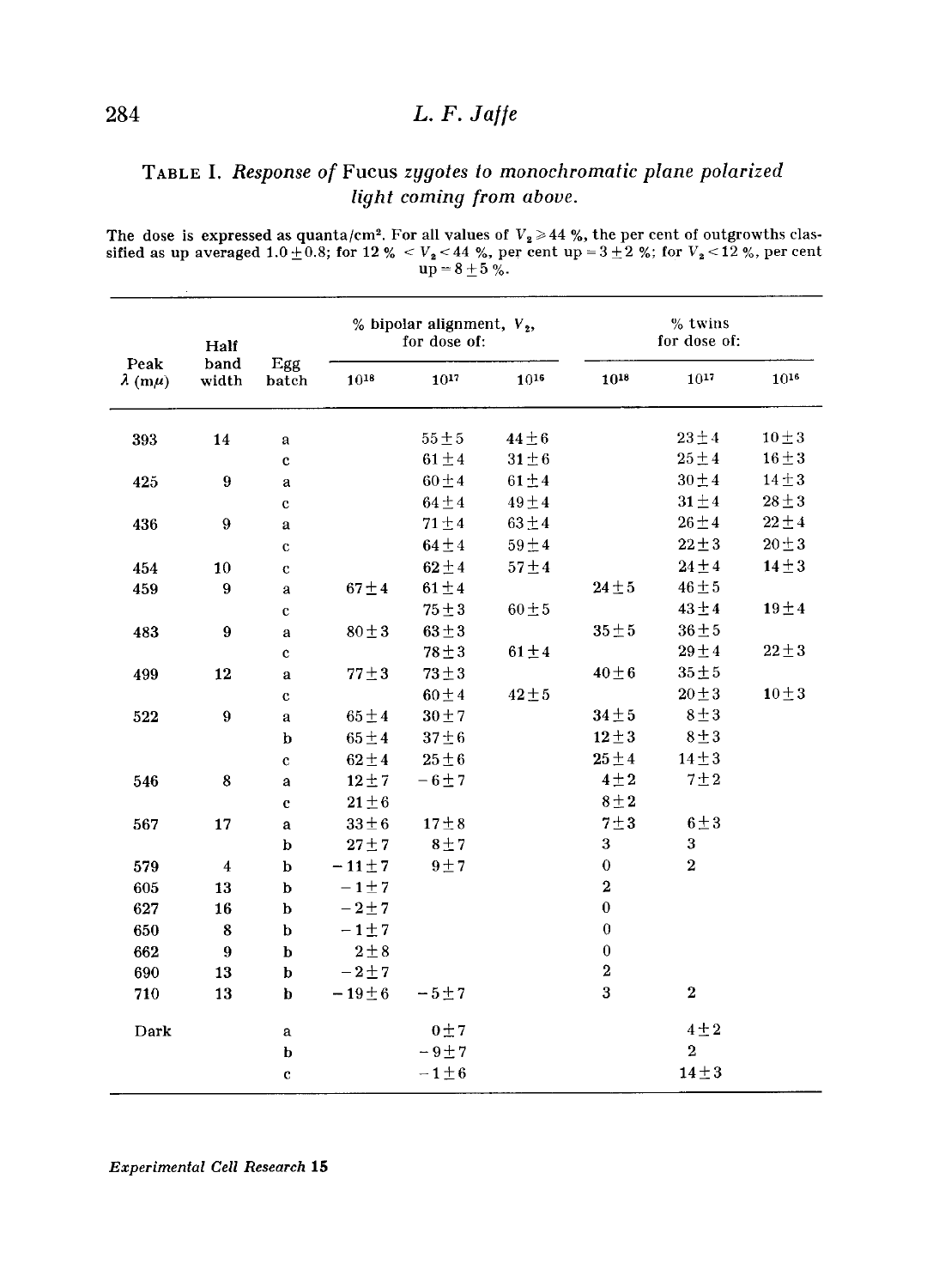without a depolarizing paper in its beam. The test eggs lay in horizontally placed rectangular chambers made of microslides. A beam from the source traversed a Polaroid H filter and/or a Wratten neutral filter where appropriate, descended upon one side of each chamber at about  $5\frac{1}{2}$ <sup>o</sup> to the horizontal, and passed through a window so as to illuminate directly only the bottom of the chamber, whence it was totally reflected. Thus each egg was illuminated by two beams whose resultant direction was exactly horizontal. It is estimated that no more than 1 per cent of the "unpolarized" light used in some cases was polarized by reflection before striking the eggs. Light intensities were mainly regulated by changing the distance between the chamber and the source, and were measured using a photronic cell calibrated against a thermopile. On the basis of the emission spectrum of a  $2780^{\circ}$  K tungsten filament lamp 1321 and a measurement of the filter's transmission spectrum, it is estimated that about  $\frac{1}{6}$  of the radiant energy striking the eggs lay between 400 and 500 m $\mu$ , virtually all the rest lying in the longer wavelength visible.

Analyzing outgrowth directions.—Tenfold magnified shadowgraphs were made of all cultures four days after fertilization. The initial angles of rhizoidal outgrowth as projected in the horizontal plane, or plane of the shadowgraph, were then measured. For the experiments with vertical and equatorial illumination, this analysis was restricted to those embryos whose original centers lay more than  $380 \text{ m}\mu$  or about five egg diameters from their nearest neighbors. In cases where an outgrowth had originated so close to the top of a zygote as to entirely hide its thickened origin, it was classified as "up".

#### RESULTS

Alignment within the plane perpendicular to the direction of illumination.— As previously reported [16] the polarotropic response was effected by illumination coming from both above and below. A subsequent exploratory experiment showed a similar response to illumination from above only. With this in mind, the effects of treating Fucus zygotes before germination with different wavelengths of polarized light coming from above only were investigated. One resultant distribution of outgrowth angles is plotted in Fig. 1 a.

To characterize the degree of bipolar alignment of each measured distribution, the parameter,  $V_2$  was calculated [7]:

$$
V_2 = \Sigma p \cos 2\theta,
$$

where  $p =$  the percentage of all outgrowths whose projection in the horizontal plane originated at an angle  $\theta$  to the vibration axis. (Outgrowths classified as up were omitted in the calulation of  $V_2$ .)

Note that for a distribution perfectly aligned in the vibration axis,  $V_2 = +100$ per cent; for one perfectly aligned perpendicular to this axis,  $V_2 = -100$  per cent; for a uniform distribution,  $V_2 = 0$  per cent; for a random distribution,  $V_2 = 0 \pm 70 \times 7$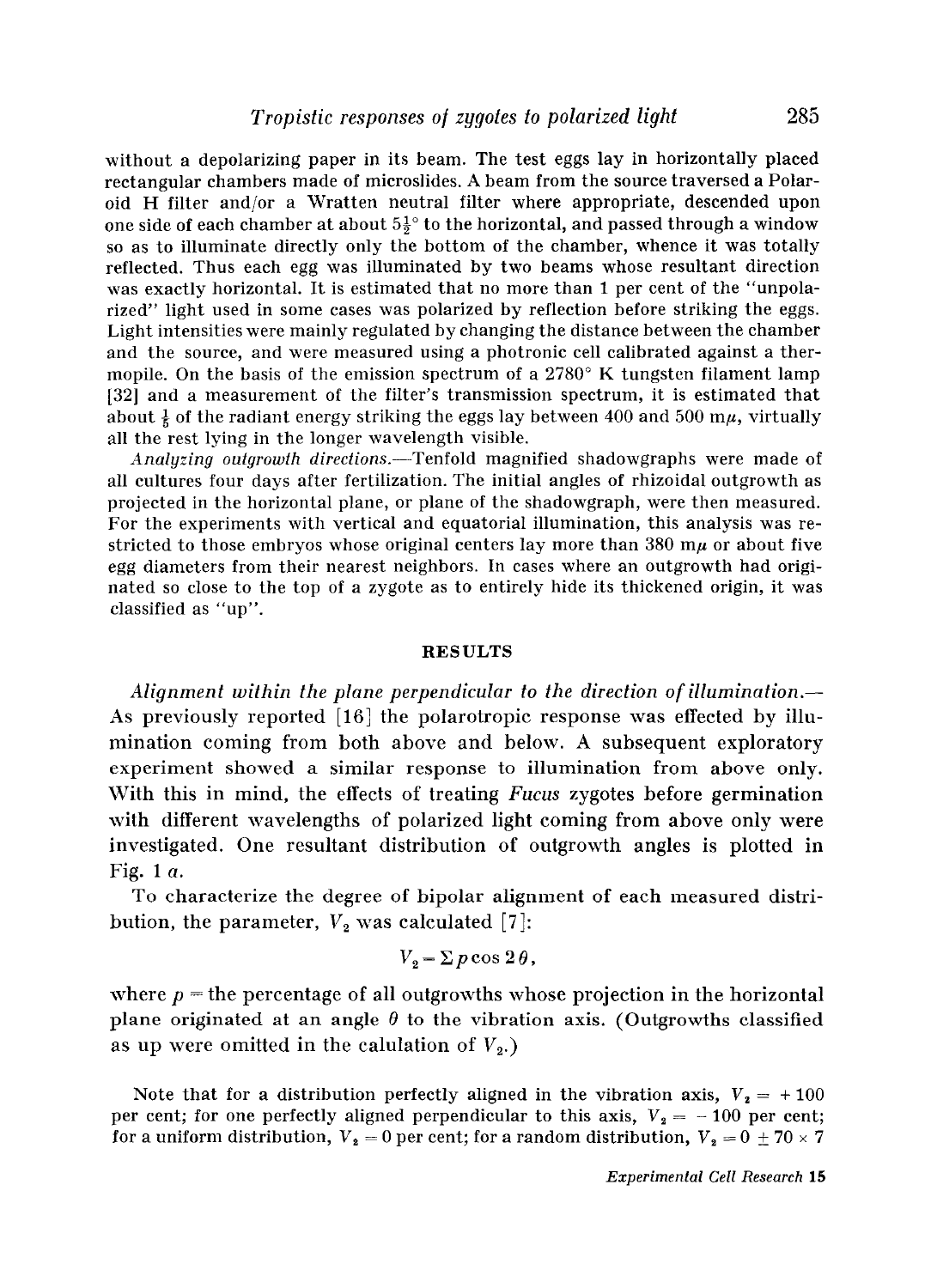per cent/ $\sqrt{N}$ , where N is the total number of outgrowths not pointing up [27]. The "vector method", using  $\emph{V}_{\emph{s}}$ , extracts much more information from the data than one of simply dividing it into the two categories,  $-45^{\circ}$  to  $+45^{\circ}$  and  $+45^{\circ}$  to  $+135^{\circ}$ . Theoretically, it would require the measurement of two to four times as many angles (as  $V_a$  varies from 0 to 80 per cent) to attain the same accuracy with a two category method as with the vector method (see below). The theoretical variances of  $V_2$ ,



Fig. 1.-Illustrative distributions of outgrowth directions of Fucaceae eggs in response to treatment with plane polarized light. Per cent of all outgrowths per  $10^{\circ}$  interval plotted vs. angle. 1 a—Fucus eggs treated with 10 $^{\mathfrak{p}}$  quanta of 483 m $\mu$  polarized light coming from above (egg batch c).  $0^{\circ}-180^{\circ}$  axis marks plane of vibration.  $V_2 = 78$  per cent;  $\theta_2 = 0.5^{\circ}$ ;  $V_1 = 6$  per cent. 1*b--Pelve* eggs treated with white light horizontally polarized and coming horizontally in the direction of the arrow.  $10^{17}$  quanta of the light lay between 400 and 500 m $\mu$ . 1 c-Same as 1 b except vertically polarized.

 $\sigma(V_2)$ , were read off a plot of  $\sigma(V_2)$  vs.  $V_2$  constructed for circular normal distributions. These have the form [13]:

$$
F(\theta) = \frac{e^{K \cos 2\theta}}{2\pi I_0(K)},
$$

where  $K$  is a parameter characterizing the degree of alignment.<sup>1</sup> The graph was made using the following two characteristics of circular normal distributions, taken from

<sup>&</sup>lt;sup>1</sup>  $I_0(K)$ ,  $I_1(K)$ , and  $I_2(K)$  are Bessel functions of the first kind of pure imaginary argument.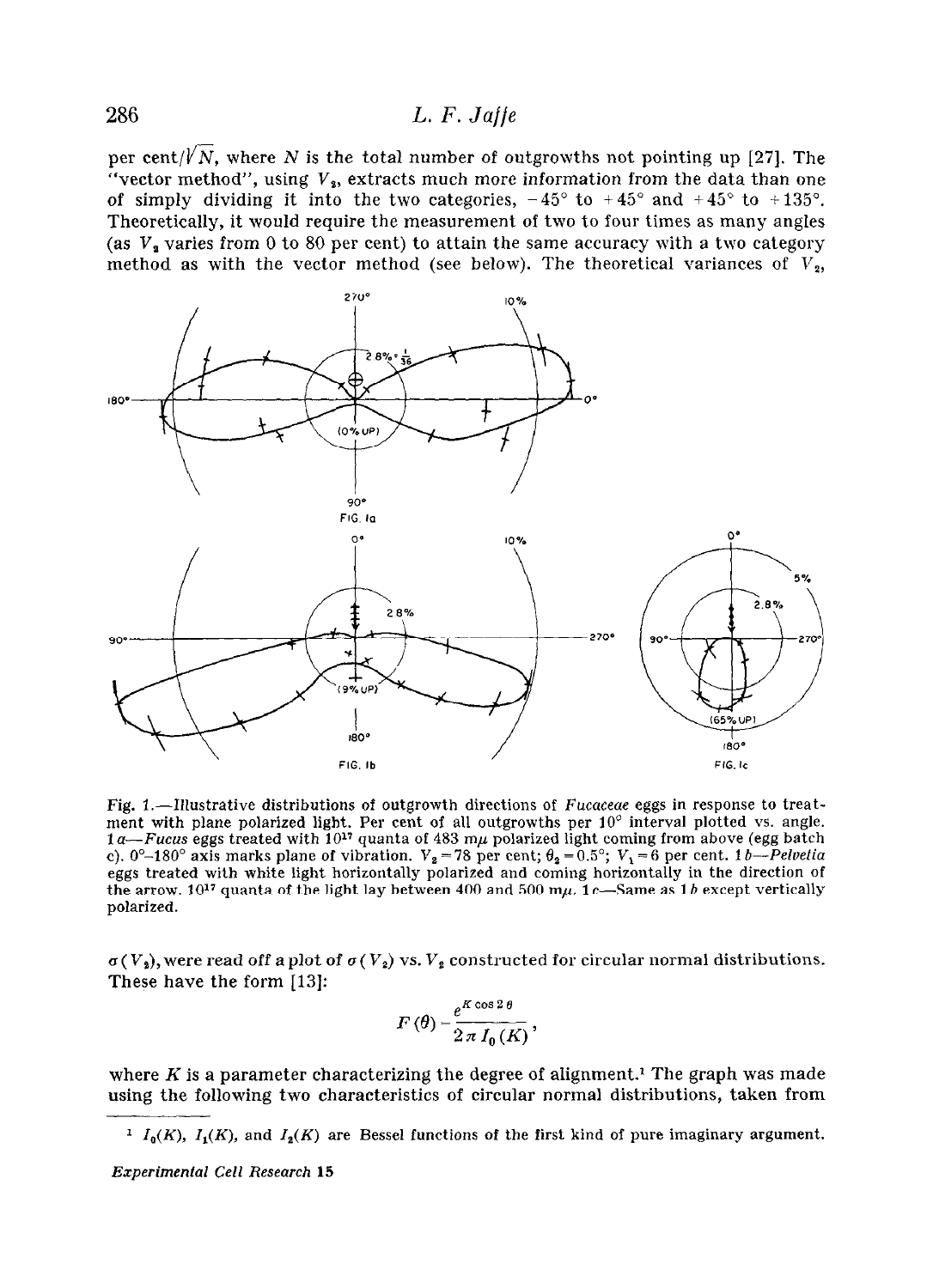Gumbel et al. ([13], p. 139) and from Greenwood and Durand ([12], p. 236) respectively:

$$
V_2 = I_1(K)/I_0(K)
$$
  

$$
\sigma(V_2) = \frac{1}{\sqrt{N}} \cdot \sqrt{\frac{1}{2} + \frac{I_2(K)}{2 I_0(K)} - \left(\frac{I_1(K)}{I_0(K)}\right)^2}.
$$

Evidence that the circular normal distribution is an adequate model is provided in Fig. 2. In order to reveal the shape of the empirical distributions, the largest possible sample was obtained as follows: Those eight distributions for which  $V<sub>2</sub>$  happened to lie between 60 and 62 per cent were pooled. Furthermore, each group of four symmetrical ten degree intervals (e.g.  $0-10^{\circ}$ , 170-80°, 180-90°, and 350-60°) were pooled. In Fig. 2, the histogram represents this empirical data and the smooth curve is taken from that circular normal distribution for which  $V_2 = 61$  per cent.

The main result of this investigation appears in Fig. 3a, where the bipolar alignment parameters,  $V_2$ , are so arranged as to allow the drawing of an action spectrum. The doses employed in all the treatments whose results are listed across from a given dosage were equalized within about 10 per cent. Each dose \vas applied by means of a ten hour long constant intensity treatment starting two hours after fertilization. (Under comparable conditions, the first zygotes are reported to begin germination 10 to 14 hours after fertilization [34].) In Table I, these same data appear together with estimates of standard deviations and other accessory information.

Consideration of Fig.  $3a$  and Table I indicates that a maximum of sensitivity of the eggs toward the growth aligning effect lies between 435 m $\mu$  and



Fig. 2.-Exact shape of distributions of  $Fucus$  outgrowth directions in response to polarized light coming from above.

18 - 583705 Experimental Cell Research 15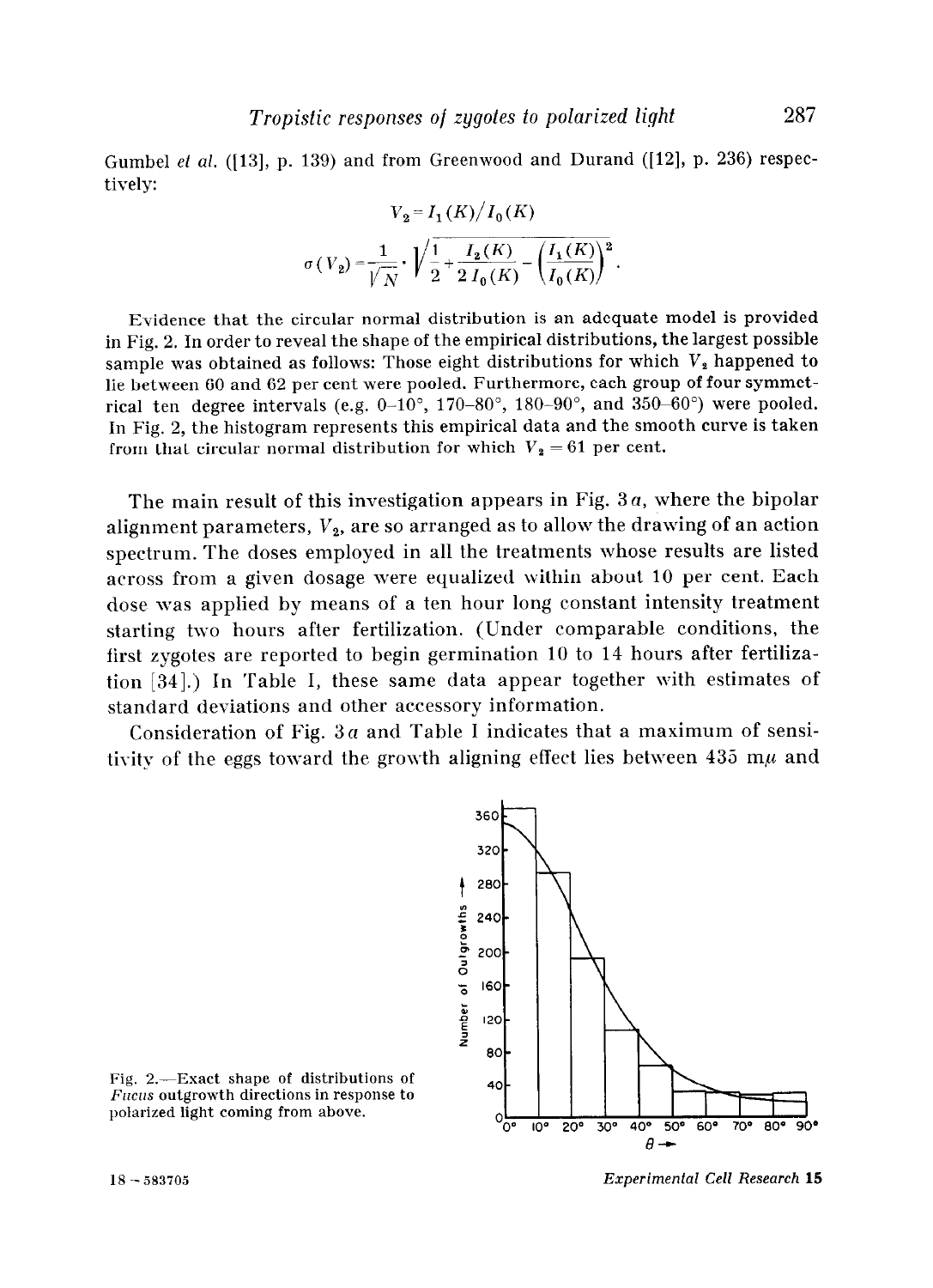490 m $\mu$ . In this region the total dose required to produce 60 per cent orientation is 10<sup>16</sup> quanta/cm<sup>2</sup> which is  $4 \times 10^4$  ergs/cm<sup>2</sup> at 480 m $\mu$ . The sensitivity falls relatively slowly toward short wavelengths; at 400 m $\mu$  it is about 1/10 maximal. But it falls precipitously toward long wavelengths; at  $522 \text{ m}\mu$ ,



Fig. 3.—Wavelength dependence of response of Fucus eggs to plane polarized light coming from above. Fig. 3a (above): Alignment response,  $V_2$ . The curve is drawn through interpolated doses giving 60 per cent alignment. Fig. 36 (below): Twinning response. The curve is drawn through interpolated doses giving 25 per cent twinning.

it is about  $1/100$  maximal; at 546 and 560 m $\mu$ , no more than  $1/1000$  maximal; between 579 and 710 m $\mu$ , no more than 1/10,000 maximal.

It has been assumed that the central tendency of the outgrowths is exactly 0". Analysis of the present data establishes this point with considerable preci-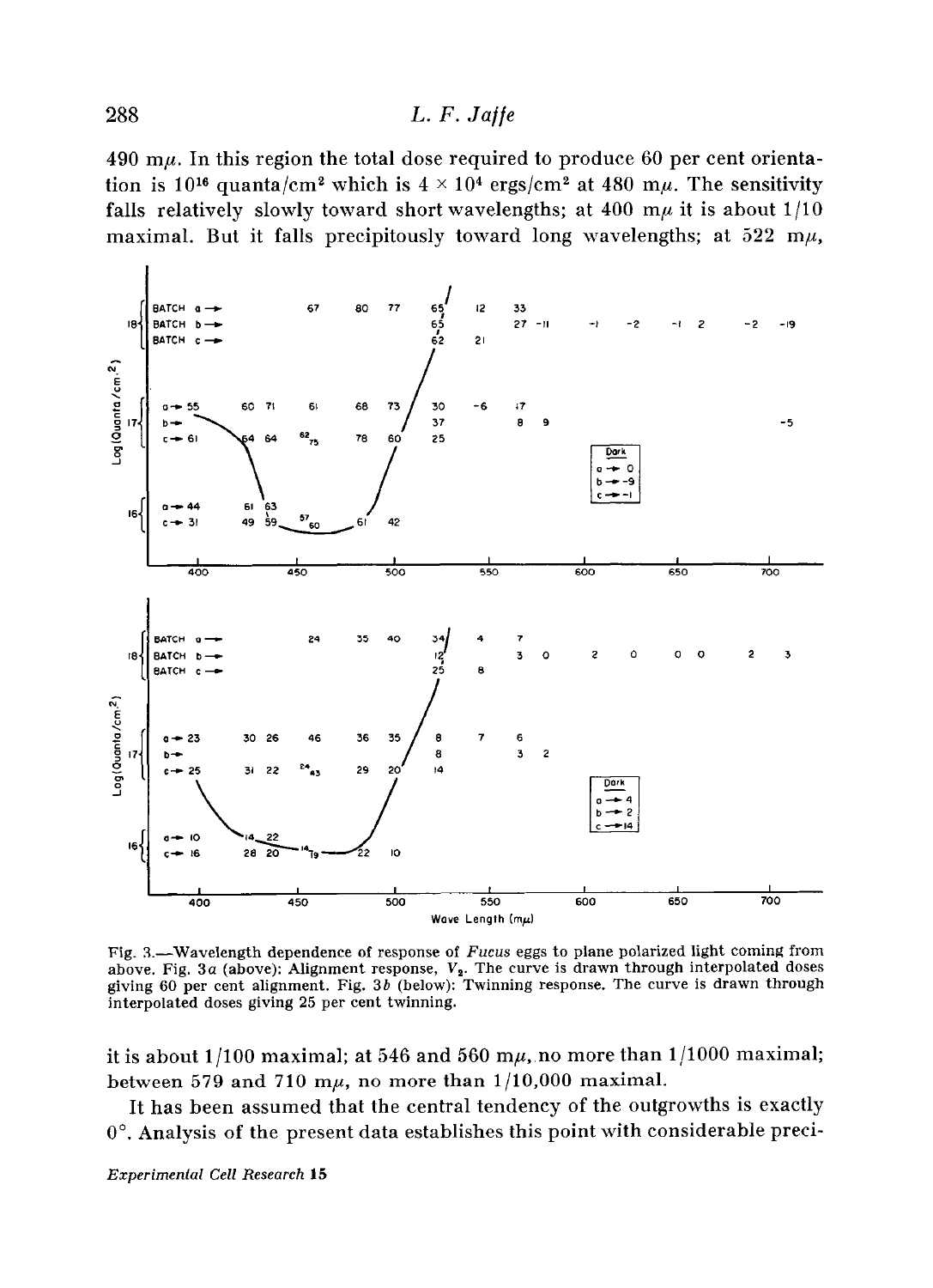|                         | Strong bipolar<br>orientation | Weak bipolar<br>orientation<br>$(V_2 = 60 - 80 \%)$ $(V_2 = -20 \text{ to } +20 \%)$ |
|-------------------------|-------------------------------|--------------------------------------------------------------------------------------|
| Empirical $\sigma(V_1)$ | 7.0%                          | 5.9%                                                                                 |
| Expected $\sigma(V_1)$  | $7.7\%$ <sup>6</sup>          | 6.9 % $a_1$                                                                          |
| Empirical $\sigma(W_1)$ | $3.5 \%$                      | $6.2 \%$                                                                             |
| Expected $\sigma(W_1)$  | $3.5\%$                       | 6.9 % $^a$                                                                           |

TABLE II. Evidence that outgrowth distributions lack any unipolar component.

<sup>a</sup> From Rayleigh distribution [27].

 $b$  Weighted average between Rayleigh and binomial distributions.

 $c$  For a mixture of independent Rayleigh and binomial distributions.

sion. The central tendency of each distribution was first characterized by the parameter:

$$
\theta_2 = \frac{1}{2}
$$
 arc tan  $\left( \frac{\sum p \sin 2\theta}{\sum p \cos 2\theta} \right)$ .

The results were then averaged for all 22 distributions which showed at least 60 per cent alignment, yielding the value,  $+0.30 \pm 2.8^{\circ}$ .

Moreover, the above data concerns a tendency to grow out either in one direction or its opposite. In view of the symmetry of the known directive influences-light vibration plane, light direction, substratum plane, and residual group effects-it is to be expected that there will be an equal tendency to develop in any two opposite directions; this too is well confirmed by analysis. The requisite information was obtained by first calculating both components of the unipolar alignment vector for each distribution:

$$
V_1 = \sum p \cos \theta, \qquad W_1 = \sum p \sin \theta.
$$

Table II shows the good agreement between their empirical standard deviations from zero and their theoretical ones as estimated on the basis of random fluctuations.

Alignment within the plane containing the light direction.—Zygotes of P. fastigiata were illuminated with white light from one horizontal direction during the period from two to nine hours after fertilization. (Preliminary experiments showed that some zygotes first begin to germinate about 10 to 12 hours after fertilization under similar conditions.)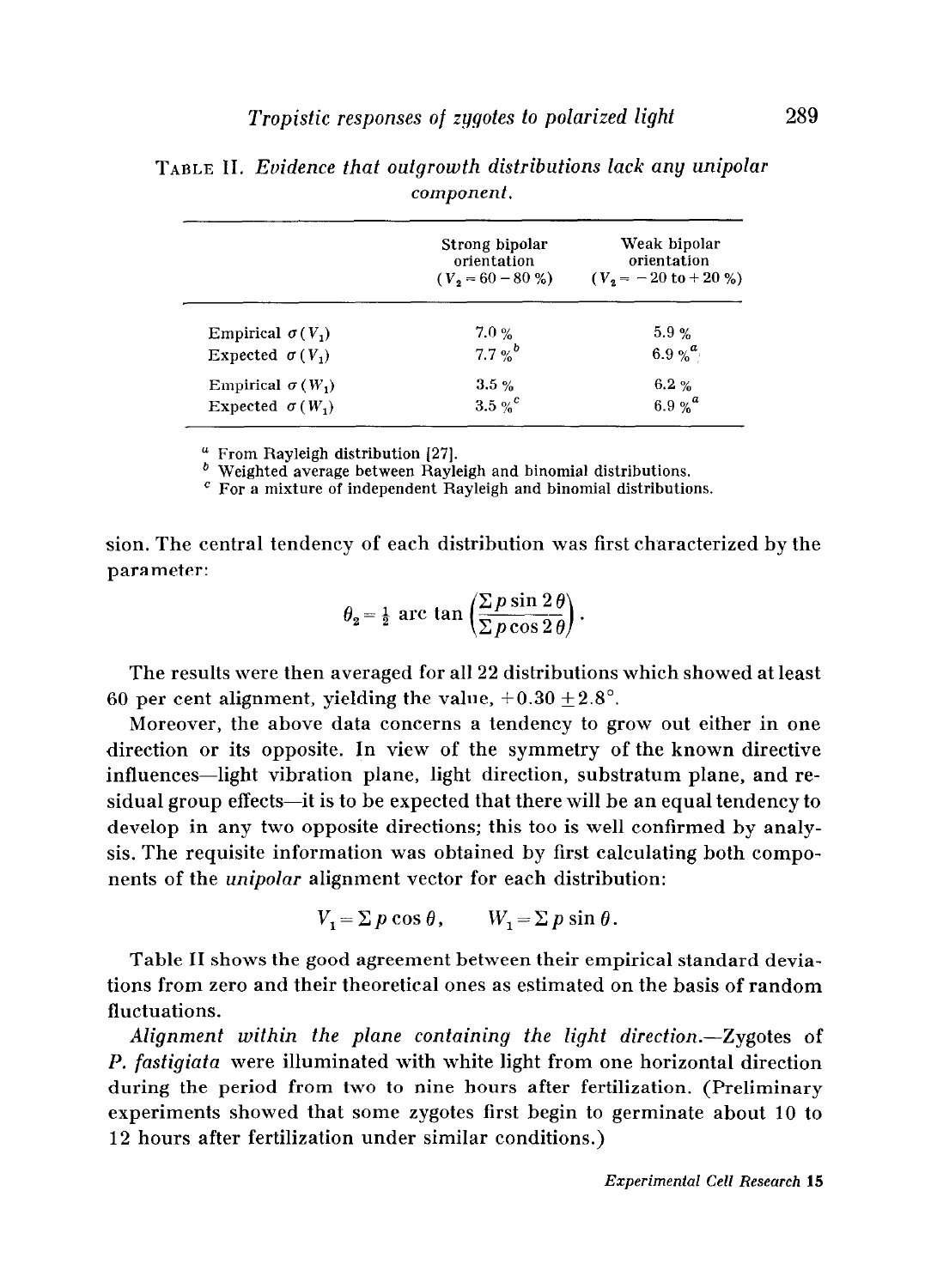### TABLE III. Alignment of germination of P. fastigiata zygotes by unilateral unpolarized light.

The dose given is of the estimated fraction of light lying below 500 m $\mu$ . 180<sup>o</sup> indicates germination directly away from the light; O', toward it. Outgrowths classified as "up" were not included in the totals. Temperature is 15'C except as noted.

|                                  | Dose (quanta/cm <sup>2</sup> ) |             |            |                |             |                |
|----------------------------------|--------------------------------|-------------|------------|----------------|-------------|----------------|
|                                  | $\mathbf{0}$                   | $10^{14}$   | $10^{15}$  | $10^{16}$      | $10^{17}$   | $10^{19b}$     |
| Light on (hrs. after fertiliz.)  | a                              | $\mathbf 2$ | $\bf{2}$   | $\overline{2}$ | $\mathbf 2$ | $1\frac{1}{2}$ |
| Light off (hrs. after fertiliz.) |                                | 9           | 9          | 9              | 9           | $3\frac{1}{2}$ |
| $0-90^\circ$<br>% of outgrowths: | $47 + 4$                       | $49 + 5$    | $43\pm6$   | $19 \pm 3$     | $6 \pm 2$   | $19 + 2$       |
| $90-135^\circ$                   | $31 \pm 4$                     | $29 + 5$    | $39 \pm 6$ | $54 \pm 4$     | $43 \pm 4$  | $28 \pm 3$     |
| $135 - 180^{\circ}$              | $22 \pm 4$                     | $22 + 4$    | $19 + 4$   | $27 + 4$       | $51 \pm 4$  | $53 \pm 3$     |
| $160 - 180^{\circ}$              | $11 \pm 3$                     | $6 \pm 2$   | $7 + 3$    | $10 + 3$       | $20 + 3$    |                |

a Dark control.

 $\frac{b}{T} = 16^{\circ}$ C.

In this case, it is first necessary to consider the response to unpolarized light. Consider Table III. Compare the dark control with the response to  $10^{16}$  quanta/cm<sup>2</sup>. It will be seen that the response to this intensity is not an aggregation of outgrowths in the vicinity of the rear pole, or 180"; rather, it is a tendency to accumulate outgrowths in the subequatorial zone between  $90^{\circ}$  and  $135^{\circ}$ . At  $10^{15}$  quanta/cm<sup>2</sup>, a weaker, but still significant subequatorial response is seen. However, at  $10^{17}$  and  $10^{19}$  quanta/cm<sup>2</sup>, a rear pole response appears.

In Table IV, find the comparable responses of  $F$ , furcatus zygotes as reported by Whitaker and Lowrance  $[34]$ . 10<sup>16</sup> quanta/cm<sup>2</sup> of unilateral unpolarized illumination yields a clear subequatorial response when applied between 9 and 16 hours after fertilization; however, earlier or more intense treatments yield a rear pole response.

The responses to horizontally directed polarized light may now be considered. Fig.  $1 b$  shows an illustrative outgrowth distribution-that in response to a dose of *horizontally* vibrating light of which  $10^{17}$  quanta/cm<sup>2</sup> lay between 400 and 500 m $\mu$ . Evidently these outgrowths are strongly concentrated around a subequatorial angle. Fig.  $1c$  shows another illustrative outgrowth distribution-that in response to the same dose of vertically vibrating light. Sixty-five per cent of these zygotes grew "up", the rest tending to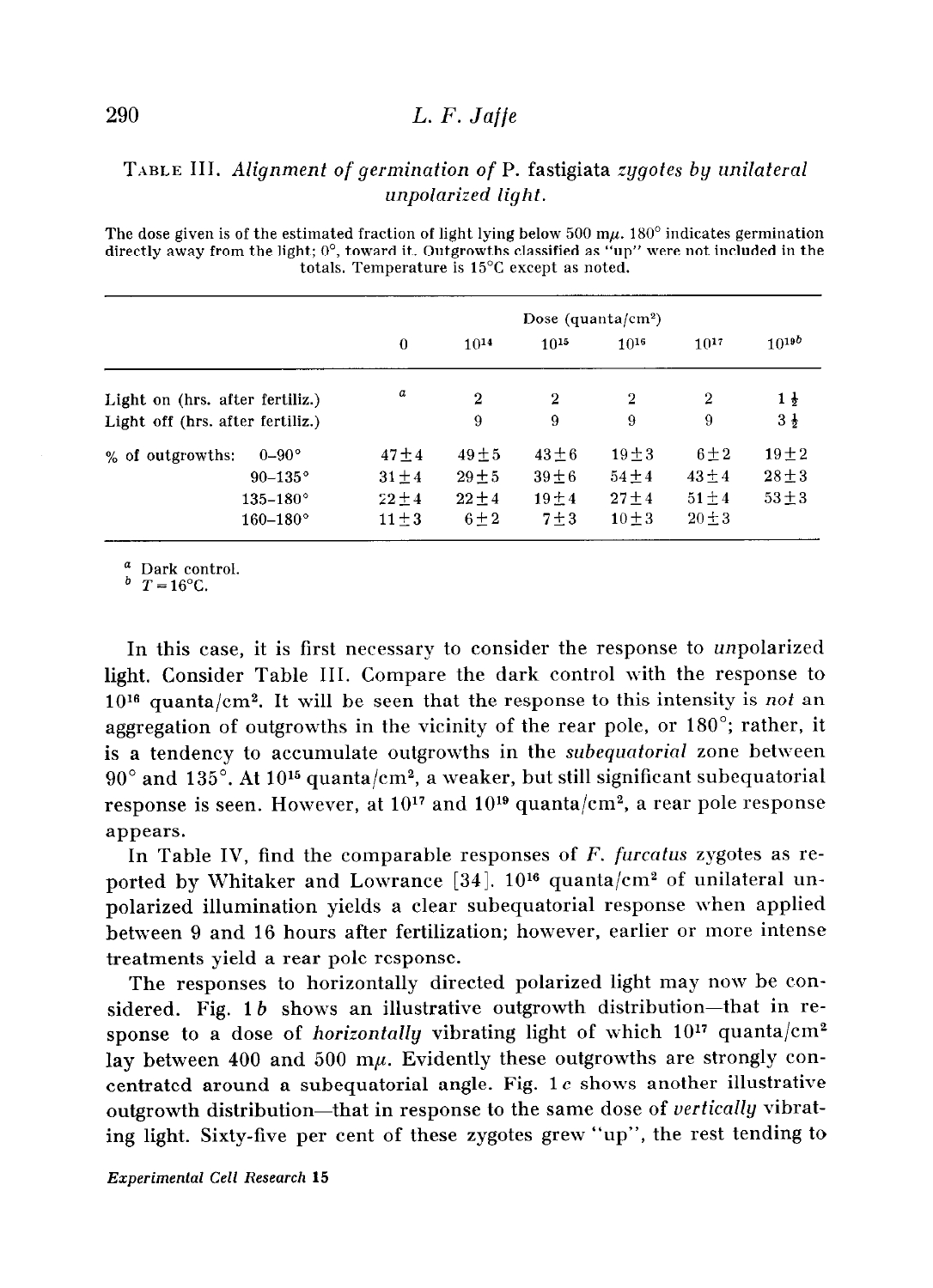## TABLE IV. As Table III, for F. furcatus.

| Dose $\dots$        | $10^{16}$ |    |    |                |    |    | $10^{16}$ |    |    |         |    |    | $10^{17}$      |
|---------------------|-----------|----|----|----------------|----|----|-----------|----|----|---------|----|----|----------------|
| Light on            | a         | 5  | 6  | 7              | 8  | 9  | 10        | 11 | 12 | 13      | 14 | 15 | $\overline{2}$ |
| Light off           | a         | 6  | 7  | 8              | 9  | 10 | 11        | 12 | 13 | 14      | 15 | 16 | -27            |
| $0-90^\circ$        | $49 + 3$  | 38 | 15 | $\overline{2}$ | 5. | -8 | 8         | 10 | 15 | 14      | 23 | 31 | $\Omega$       |
| $90 - 135^{\circ}$  | $25 + 2$  | 28 | 36 | 46             | 52 | 68 | 72        | 66 | 62 | 66      | 62 | 52 | 8              |
| $135 - 180^{\circ}$ | $26 + 2$  | 34 | 49 | 52             | 43 | 24 | 20        | 24 | 23 | $_{20}$ | 15 | 17 | 92             |

(Data of Whitaker and Lowrance 1341.)

 $^\circ$  Averages of 14 observations of zygotes treated for one hour with 10 $^{\rm 16}$  quanta/cm² during the insensitiue periods from 2-15 and 16-27 hours after fertilization. Their tabulated empirical variances appear to be good gages of those of the other figures.

develop directly away from the light. (A zygote cannot grow downward because of the hard substratum.)

Between 1015 quanta/cm2, the lowest dose eliciting a non-random response, and  $5 \times 10^{19}$  quanta/cm<sup>2</sup>, the highest dose tested, the responses did not differ qualitatively from the above illustrations. Hence, for the purpose of rapidly visualizing the response to plane polarized light over this range, Fig. 1a, 1*b*, and 1*c* may be considered as three orthogonal views of the same distribution. In brief, this distribution is shaped like a wing nut; the wings lie in the vibration plane and point at two symmetric subequatorial angles.

Now, to more precisely describe the responses to horizontally directed lights, both polarized and unpolarized, the distributions were characterized by two bipolar parameters:  $\phi_2$ , a measure of central tendency, and  $L_2$ , a measure of the degree of orientation around  $\phi$ .

$$
\phi_2 = \frac{1}{2} \arctan \left[ \frac{\sum [p(\phi) + p(-\phi)] \sin 2 \phi}{\sum p(\phi) \cos 2 \phi} \right],
$$
  

$$
L_2 = \sqrt{\sum [p(\phi) + p(-\phi)] \sin 2 \phi]^2 + [\sum p(\phi) \cos 2 \phi]^2}.
$$

where  $p(\phi)$  is the percentage of all outgrowths whose projection in the horizontal plane originated at an angle  $\phi$  to the direction of illumination.

 $\phi_2$  and  $L_2$  are parameters descriptive of behavior in the plane of the light direction corresponding to  $\theta_2$  and  $\overline{V}_2$  in the plane perpendicular to the light direction. For the distribution shown in Fig. 1b,  $\phi_2 = 115^\circ$  and  $L_2 = 70$  per cent. These parameters furnish a somewhat misleading description of the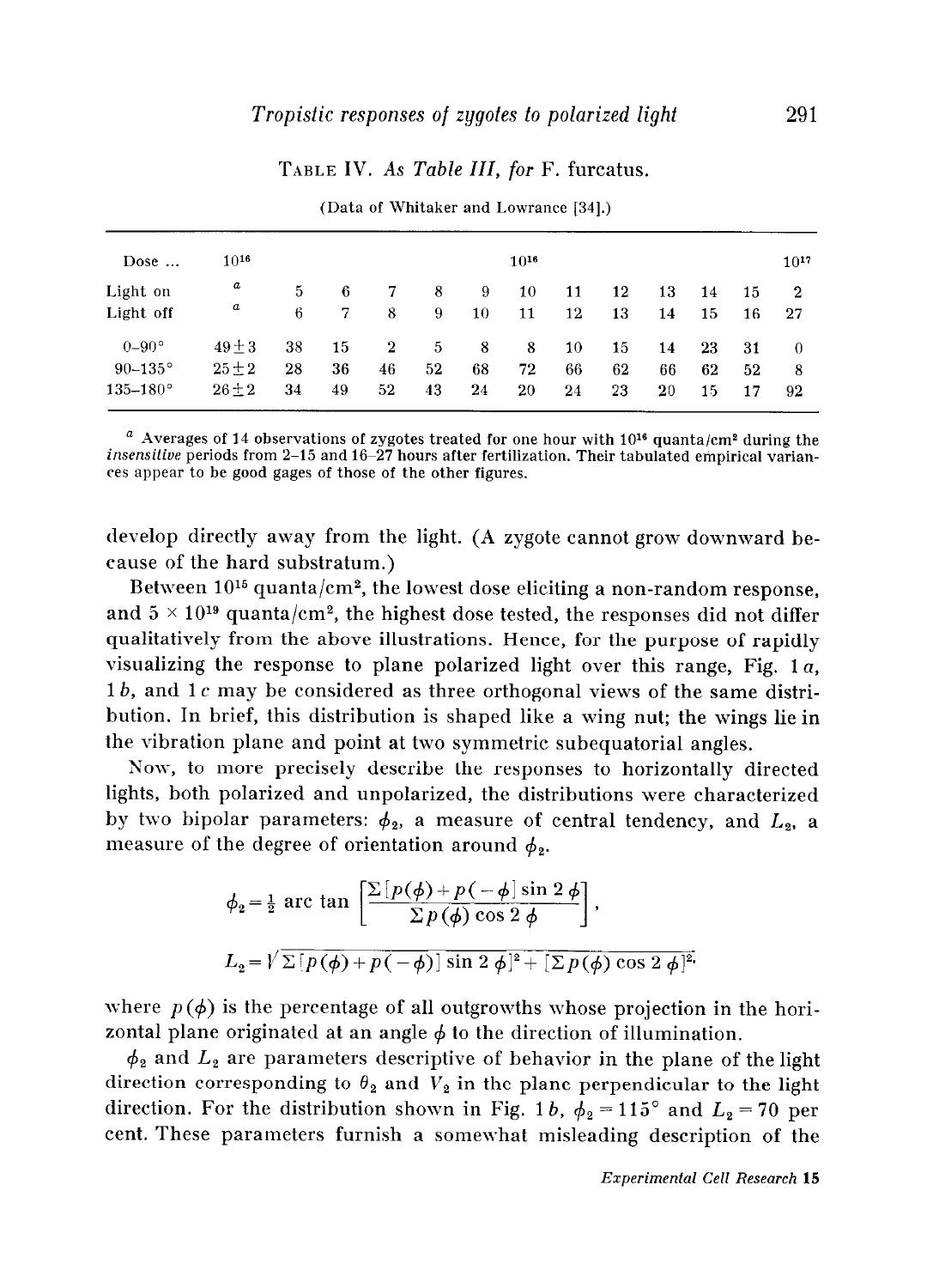#### TABLE V. Response of Pelvetia zygotes to unilateral white light.

In the experiment using egg batch  $A$ , 140 to 290 eggs were counted per treatment; for batch  $B$ , 80 to 150. (Distributions characterized by  $\phi$  values in parentheses are not significantly different from random ones.)

|                            | Quanta/cm <sup>2</sup> (400-500 m $\mu$ ) |                  |             |                  |                  |                  |                    |                  |
|----------------------------|-------------------------------------------|------------------|-------------|------------------|------------------|------------------|--------------------|------------------|
|                            | $\mathbf{0}$                              | $10^{14}$        | $10^{15}$   | $10^{16}$        | $10^{17}$        | $10^{18}$        | $5 \times 10^{19}$ | $\mathbf{0}$     |
| Egg batch                  | A                                         | $\boldsymbol{A}$ | $\bm{A}$    | $\boldsymbol{A}$ | $\boldsymbol{A}$ | $\boldsymbol{B}$ | $\boldsymbol{B}$   | $\boldsymbol{B}$ |
| Polarization:              |                                           |                  |             |                  |                  |                  |                    |                  |
| Horizontal                 |                                           |                  |             |                  |                  |                  |                    |                  |
| $\phi_2$                   | (102°)                                    | $(164^{\circ})$  | $106^\circ$ | $111^\circ$      | 115°             | 117°             | 128°               | (51°)            |
| $L_{2}$                    | $6\phantom{1}6$                           | 7                | 17          | 52               | 70               | 62               | 76                 | 3                |
| % Up                       | 38                                        | 44               | 44          | 19               | 9                | 20               | 5                  | 62               |
| None                       |                                           |                  |             |                  |                  |                  |                    |                  |
| $\phi_2$                   | $(102^{\circ})$                           | $95^{\circ}$     | $104^\circ$ | $122^{\circ}$    | $137^\circ$      |                  |                    |                  |
| L,                         | 6                                         | 10               | 21          | 26               | 42               |                  |                    |                  |
| $%$ Up                     | 38                                        | 44               | 45          | 43               | 34               |                  |                    |                  |
| Vertical                   |                                           |                  |             |                  |                  |                  |                    |                  |
| $\phi_2$                   | (102°)                                    | (78°)            | 125°        | 137°             | 152°             | 145°             | 169°               | $(51^{\circ})$   |
| $\mathbf{L_2}$             | $6\phantom{1}$                            | 3                | 10          | 16               | 21               | 9                | 31                 | 3                |
| $%$ Up                     | 38                                        | 44               | 47          | 60               | 65               | 85               | 65                 | 62               |
|                            | (150°)                                    | (27°)            | 160°        | 186°             | 168°             | $185^\circ$      | 179°               | $(245^{\circ})$  |
| $\phi_1$<br>L <sub>1</sub> | 4                                         | 4                | 32          | 39               | 71               | 71               | 91                 | 9                |

responses to vertically polarized light since these are unipolar. Hence these latter were likewise characterized 'by unipolar parameters:

$$
\phi_1 = \arctan\left[\frac{\sum p \sin \phi}{\sum p \cos \phi}\right],
$$
  

$$
L_1^* = \frac{1}{1 - p(u)} \sqrt{(\sum p \sin \phi)^2 + (\sum p \cos \phi)^2}.
$$

Note that  $\phi_1$  and  $L_1^*$  are measures of the behavior only of those outgrowths not pointing "up". For the distribution shown in Fig. 1c,  $\phi_2 = 152^\circ$ ,  $\phi_1 = 168^\circ$ ,  $L_2 = 21$  per cent, and  $L_1^* = 71$  per cent.

Now consider Table V in which these characterizations of the responses to horizontally directed light are presented.

Two main points can be extracted from it: (i) The polarized light response and the subequatorial response to unpolarized light fade out over about the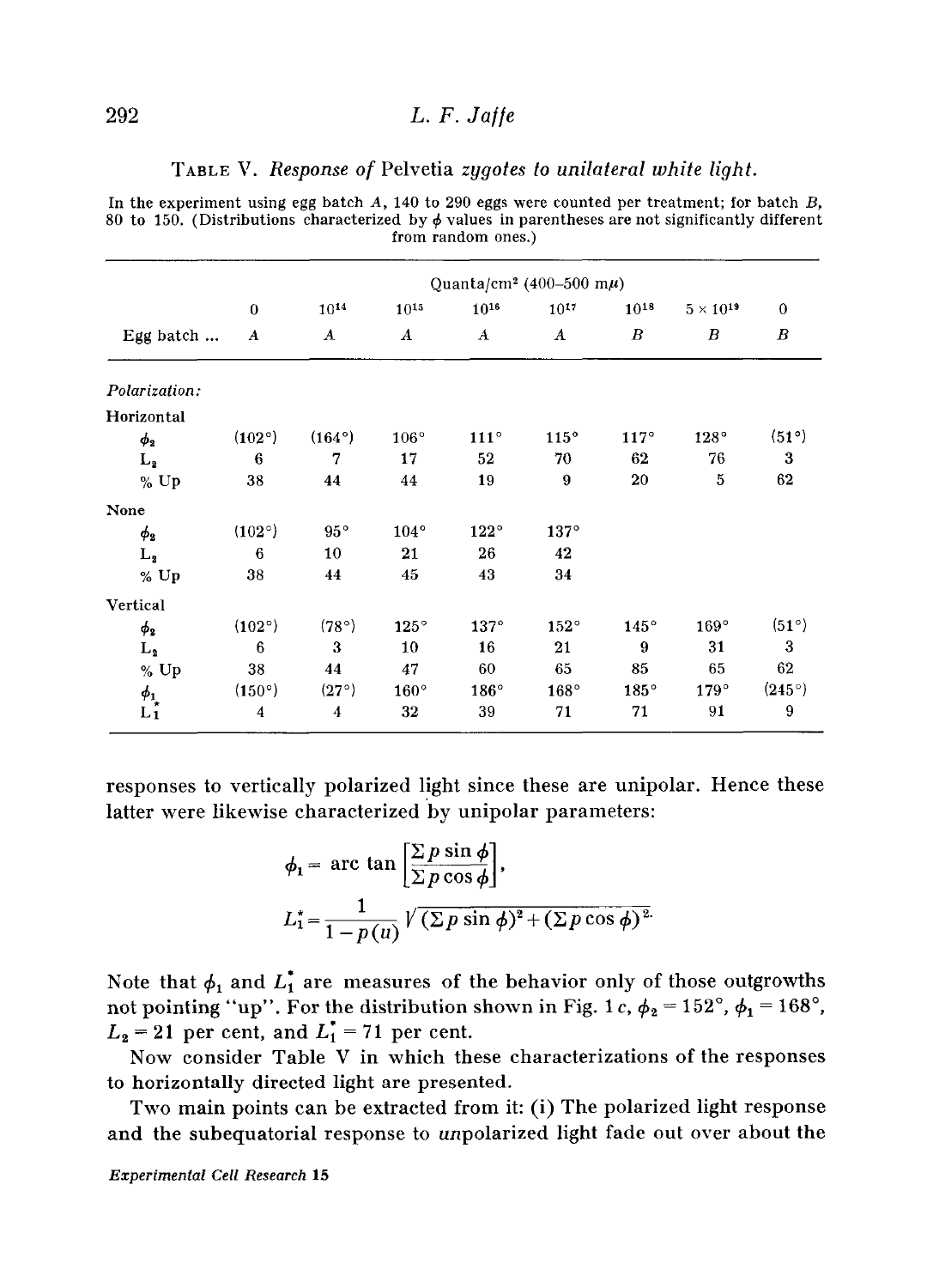same intensity range. Fig. 4 shows this economically. In it there is plotted against intensity, a clear measure of the response to the polarized character of the light (the difference between  $L<sub>2</sub>$  for horizontally and for vertically vibrating light), and a comparable measure of the response to unpolarized light (the difference between  $L_2$  for unpolarized light and the dark control). (ii) The shift with increasing dose of unpolarized light from a subequatorial to a rear pole response is paralleled by a slow drift toward higher angles of the polarotropic response:  $\phi_2$  increases 22° as the dose of horizontally vibrating light increases  $5 \times 10^4$  times.

Alignment after equatorial illumination.—Fucus zygotes were treated from all directions in a plane with equal doses of unpolarized white light, one third of which lay below 500 m $\mu$ . They were exposed at 11<sup>°</sup>C from 2 to 24 hours after fertilization. In essence the technique was to support the zygotes at the center of a doughnut-shaped fluorescent lamp, with appropriate depolarizing neutral filters and hoop-shaped slits interposed between lamp and zygotes.

The zygotes so treated tended strongly to germinate perpendicular to the plane of illumination. Thus in two cases in which the total dose was about 10<sup>17</sup> quanta/cm<sup>2</sup>,  $V_2$  was equal to 65  $\pm$  9 per cent and 78  $\pm$  7 per cent.

Twinning.—Many Fucus embryos developed an outgrowth originating from each of two separate, and usually opposite, regions of the zygote. Such embryos were classified as twins. The percentage of twins as a function of the wavelength and intensity of the polarized light used is presented in Fig. 3b and Table I. The action spectrum for this response is readily consistent with that for the alignment effect, but the data are more variable so that thewavelength of maximum effectiveness can be restricted only to the broader region between 410 and 500 m $\mu$ .

In this polarotropism study, the Pelvetia zygotes never developed two normal outgrowths, though rare embryos showed both a normal and a minute, abortive one. For some entirely obscure reason, in other experiments executed four years before, up to 15 per cent of cultures of Pelvetia zygotes sometimes developed into twins.

#### DISCUSSION

The hypothesis that the polarized irradiation orients growth by directly aligning molecules must be rejected. For two results support what is in any event a simpler assumption-that the orientation of the zygotes' growth by unpolarized and by polarized light are both variants of the general phenomenon of phototropism. First, the zygotes' polarotropic action spectrum (Fig.  $3a$ ) fits what is known of their tropistic response to unpolarized light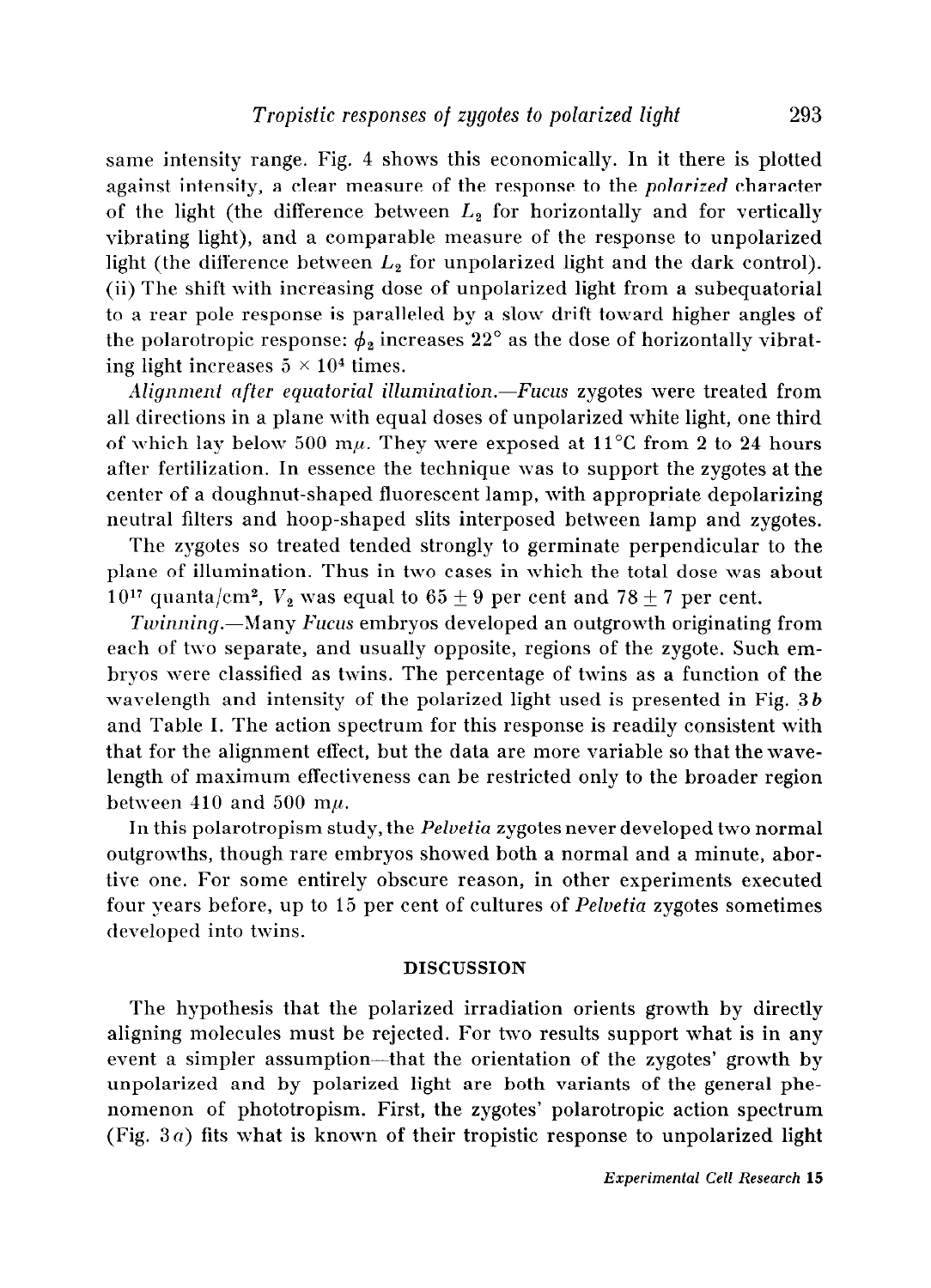| Phenomenon                         | Material                     | Most effec-<br>tive wave-<br>lengths | Sensitivity:<br>yellow/peak    | Authority                                                       |  |
|------------------------------------|------------------------------|--------------------------------------|--------------------------------|-----------------------------------------------------------------|--|
| Phototropism                       | Phycomyces<br>sporangiophore | $400 - 460$                          | $< 10^{-3}$                    | Castle, 1931 [4]                                                |  |
| $, \,$                             | Coprinus<br>sporophore       | $400 - 465$                          | $< 10^{-3}$                    | Boriss, 1934 [2]                                                |  |
| , ,<br>(low threshold<br>response) | Avena<br>coleoptile          | $435 - 450$ ,<br>$(465 - 480)^a$     | $\leq 10^{-4b}$                | Johnston, 1934 [18]<br>Curry, 1957 [8]<br>Shropshire, 1957 [29] |  |
| Phototropism                       | Pilobolus<br>sporangiophore  | 430–490                              | $\leq 10^{-1}$                 | Bünning, 1937 [3]                                               |  |
| Polarotropism                      | <i>Fucus</i> zygote          | $435 - 490$                          | $\leq 10^{-4}$<br>to $10^{-3}$ | This paper                                                      |  |

|  | TABLE VI. Comparison of wavelength dependence (in the visible) of |
|--|-------------------------------------------------------------------|
|  | polarotropism with phototropism.                                  |

 $a \nvert_{\text{311}}$  Secondary peak.

[31].

(it cuts off above 500  $m\mu$  for *Cystoseira* [25]), and to all other phototropic spectra (Table VI). Secondly, the polarotropic response and the subequatorial response to unpolarized light fade out over about the same intensity range (Fig. 4).

From a developmental viewpoint, the most revealing residuum is that the polarized light treatment can induce up to half the zygotes to grow into twins. For this implies that the polarity is not established through the rotation of





Erperimental Cell Research 15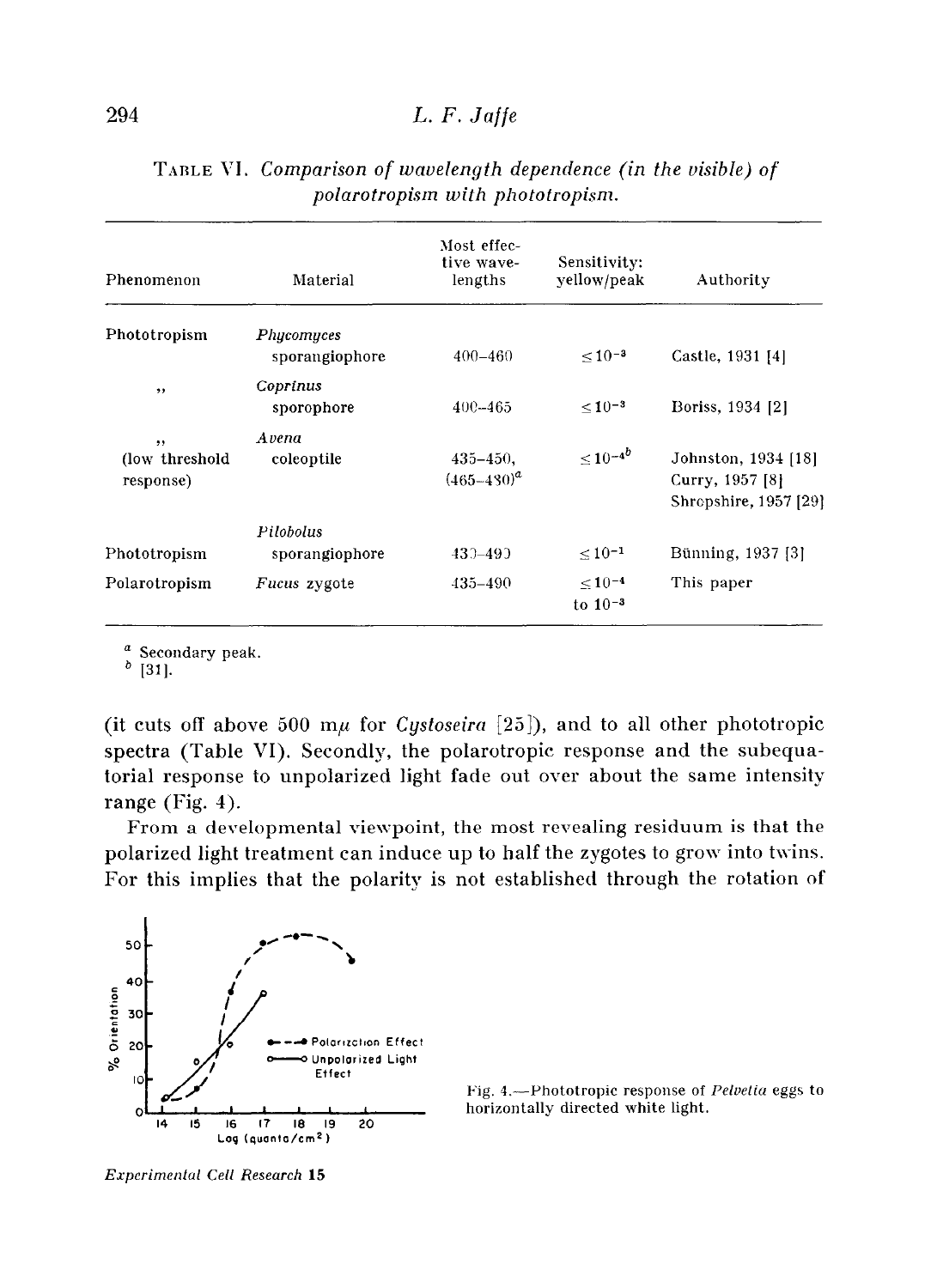some preformed asymmetric inclusion, such as the nucleus; it must arise in some more epigenetic manner.

It is also of interest to inquire further into the mechanism of the tropistic responses. First, let us consider the subequatorial response to mpolarized



Fig. 5.-Model to show that a shallow subequatorial band in a unilaterally illuminated cell remains dark. Zone A is entirely by-passed, while zone B receives beams which have lost at least half their energy by external reflection. (Drawn for a spherical cell of refractive index,  $n = 1.4$  immersed in a medium, such as sea water, for which  $n = 1.34$ ).

light. Whitaker and Lowrance interpreted both responses as caused by an influence directing growth toward the rear pole; the subequatorial accumulations supposedly resulted from a more intense reorientation of partially determined primordia from the anterior hemisphere to the subequatorial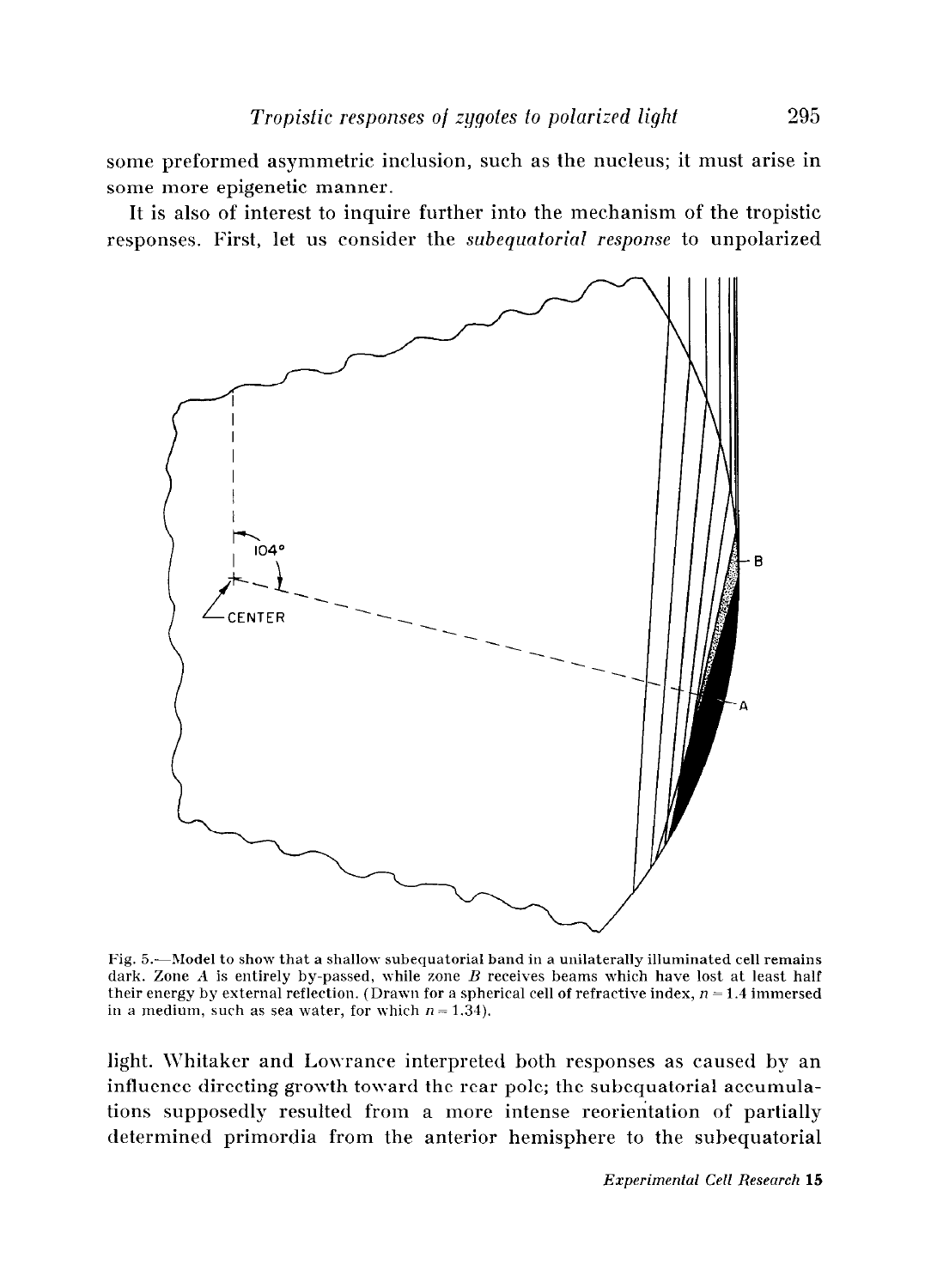zone than from the latter region to the rear pole, If this were true, then the concentrations of outgrowths arising near the rear pole would be substantially above the uniform level, even in the most extreme cases; but there, they are, if anything, below this level. (See Table III,  $10^{15}$  and  $10^{16}$  quanta/cm<sup>2</sup>; Table IV, illumination started 13 to 15 hours after fertilization.) Hence the subequatorial response must be considered a consequence of a truly subequatorial directive influence.

I can conceive of only one general hypothesis to explain such an influence: Growth is directed toward the subequatorial zone because its peripheral portions are the darkest region of the cell. Consider Fig. 5. Only scattered light reaches the by-passed band  $(A)$  at the zone's periphery and under it is a second shallow band  $(B)$  heavily shaded by reflection losses. This analysis likewise explains several other facts: (i) Spores of the mosses, Neckera complanata and Amblystegium serpens grow out at " $90^{\circ}$ " to unilateral and presumably unpolarized light of low intensities [14]. (Heitz's report is undocumented so it may well be that the response is actually subequatorial.) (ii) The zygotes of four species of Fucus  $[16, 19]$  as well as spores of Equisetum [26] germinate equatorially in response to bilateral illumination. (iii) The zygotes of F. furcatus (these results) and the spores of Equisetum  $[26]$ both grow out at 90" to the light directions in response to equatorial illumination. It should be emphasized that this analysis requires that the effective photoreceptors be concentrated in a surface layer. For those rays which are diverted from the by-passed zone by the cell's lens action are concentrated just beneath the surface (Fig. 5). If photoreceptors were as abundant in this subsurface region as in the more peripheral shell, then it would be most difticult to understand how the net photochemical action in the subequatorial zone could be lower than at the rear pole.

It likewise seems almost inescapable that when the rear pole response occurs, the most posterior region of the cell becomes effectually the darkest, but the mechanism of this shift is obscure. Photoreceptor molecules deeper in the cell may come into play, a subtle chloroplast movement may change the pattern of scattering and absorption, or the cell may integrate the incoming information by centering its response at the unique center of the darkest hemisphere instead of some indeterminate point of the darkest ring.

Now consider the mechanism of the polarotropic response. It is a variant of the subequatorial one. Hence in some manner the photoreceptor molecules in those meridians of the subequatorial zone lying parallel to the vibration plane must receive least light, How? Since Fresnel reflection is least effective at the cell surfaces in these meridians, differential external reflection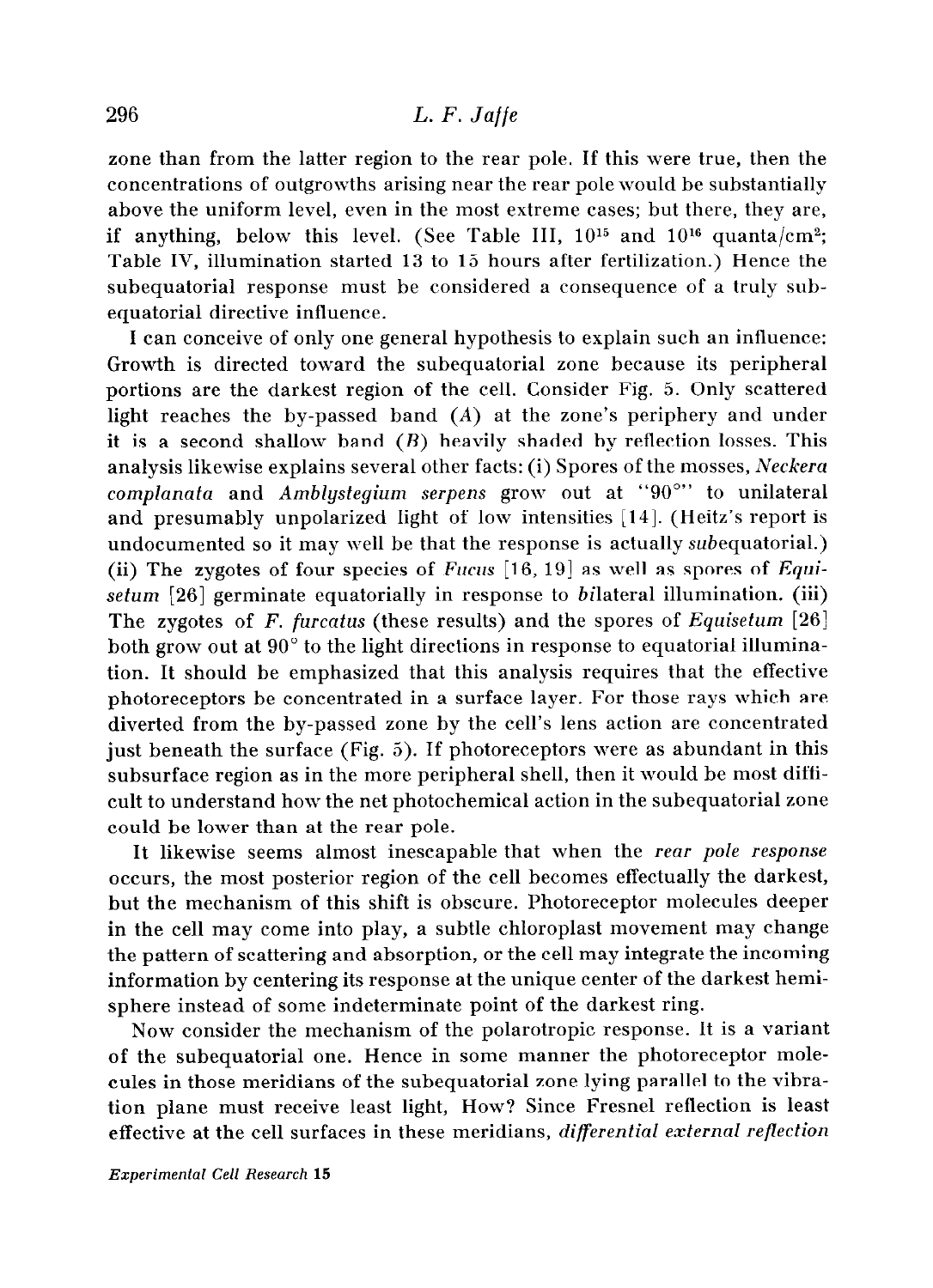will cause a relatively greater illumination of the preferentially germinating regions and must be rejected as an explanation. Moreover, differential internal reflection cannot over-compensate for this effect because following its first internal reflection each ray has not only been weakened by its second reflection, by absorption and by scattering but traverses a region relatively far from the preferentially germinating one.



Fig. 6.-Model of egg to show that the photoreceptor molecules in the germinating regions ( $G$ and G') will absorb least light if the photoreceptors are located near the cell surface and are periclinally oriented. Light enters perpendicular to plane of page, vibrating as shown by double-headed arrows. Dashes within egg represent the axes of maximum light absorption of photoreceptors; dots are photoreceptors lying perpendicular to plane of page; photoreceptors lying between polar and equatorial regions not indicated.

Two possibilities remain: (i) Differential scattering: Peripheral molecules in the meridian parallel to the vibration plane are open to substantially less light intracellularly scattered from rays vibrating perpendicular to the scattering plane than the corresponding molecules in the perpendicular meridian, and will therefore receive less scattered light. Moreover, since Latimer's recent studies [21] suggest that algal chloroplasts are remarkably effective scatterers, differential scattering cannot be lightly dismissed as too small an effect.

(ii) Photoreceptor orientation: This is the most attractive possibility, since the dichroic ratios of most dyes [20] are plainly large enough to explain the polarotropic response if these molecules were but oriented properly in the cell. Since the zygote looks and acts as though it were radially symmetrical, the only reference point for photoreceptor orientation is the cell surface. Hence these molecules, if they are oriented at all, must either tend to have their axes of maximum absorption arranged parallel to or perpendicular to the nearby cell surface. Examination of Fig. 6 shows that a parallel orientation is the requisite one. Acting together with the by-passing effect, it would cause the photoreceptor molecules in the germinating region to absorb the smallest fraction of the light passing through.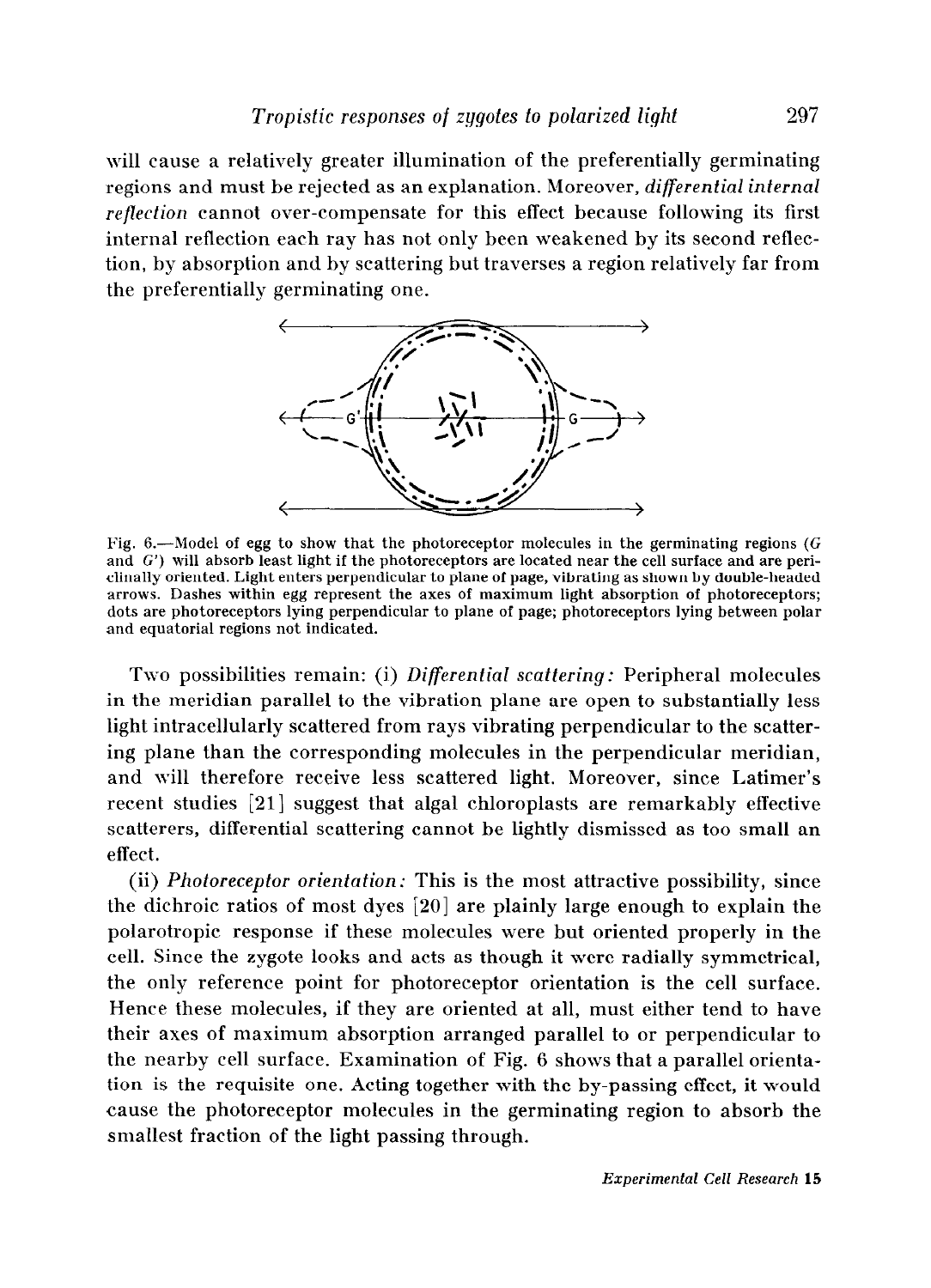The one structure in which the arrangement of photoreceptor molecules is definitely known is the vertebrate rod. It is notable that this arrangement is analogous to that postulated above for the *Fucaceae* zygote. For the axes of maximum absorption in the rod lie in planes perpendicular to the rod and anisotropically within these planes  $[9, 28]$ ; hence they lie periclinally, i.e. parallel to the nearby membranes  $[10, 30]$ .

The only report of polarotropism, other than in the *Fucaceae* zygote, is that of Castle in the Phycomyces sporangiophore [5]. It is notable that this finding is most readily rationalized by invoking an arrangement of dichroic photoreceptors again analogous to that postulated for the Fucaceae zygote. Contrary to Castle's claim, differential reflection cannot explain the observation  $[17]$ , while an alignment of photoreceptors in the direction of greatest wall strain can. In the case of the spherical Fuceacae zygotes this is simply the postulated periclinal one; in the case of the cylindrical sporangiophore, it is further restricted, being both periclinal and perpendicular to the cell's long axis [6].

Finally, it may be noted that the close-packed tubular membranes of the arthropod ommatidium are believed to define the region in which the photoreceptor molecules lie, and are so arranged that a periclinal arrangement of these photoreceptors could explain the capacity of the arthropod eye to detect the plane of vibration of light  $[11, 23, 35]$ .

#### SUMMARY

The following picture is drawn from experiments on two members of the Fucaceae, Fucus furcatus and Peluetia fastigiata :

1. In their "polarotropic" response to unidirectional illumination with plane polarized visible light, the zygotes tend to germinate in the plane of vibration, and "subequatorially" (from  $90^{\circ}$  to  $135^{\circ}$  away from the source). (Fig. 1.) Up to half the embryos so produced may be bipolar forms.

2. The tropistic response to similar unpolarized light is dual. Under some partially defined conditions it is subequatorial; under others, directly away from the source.

3. The polarotropic response and the subequatorial response to unpolarized light fade out over the same intensity range (Fig. 4).

4. The polarotropic action spectra (Fig. 3) belong to the phototropic group of spectra as found with other organisms (Table VI).

5. It is concluded that in all three tropistic responses to light, growth tends to occur where certain photoreceptor molecules absorb the least light.

6. It is suggested that under unpolarized illumination the subequatorial